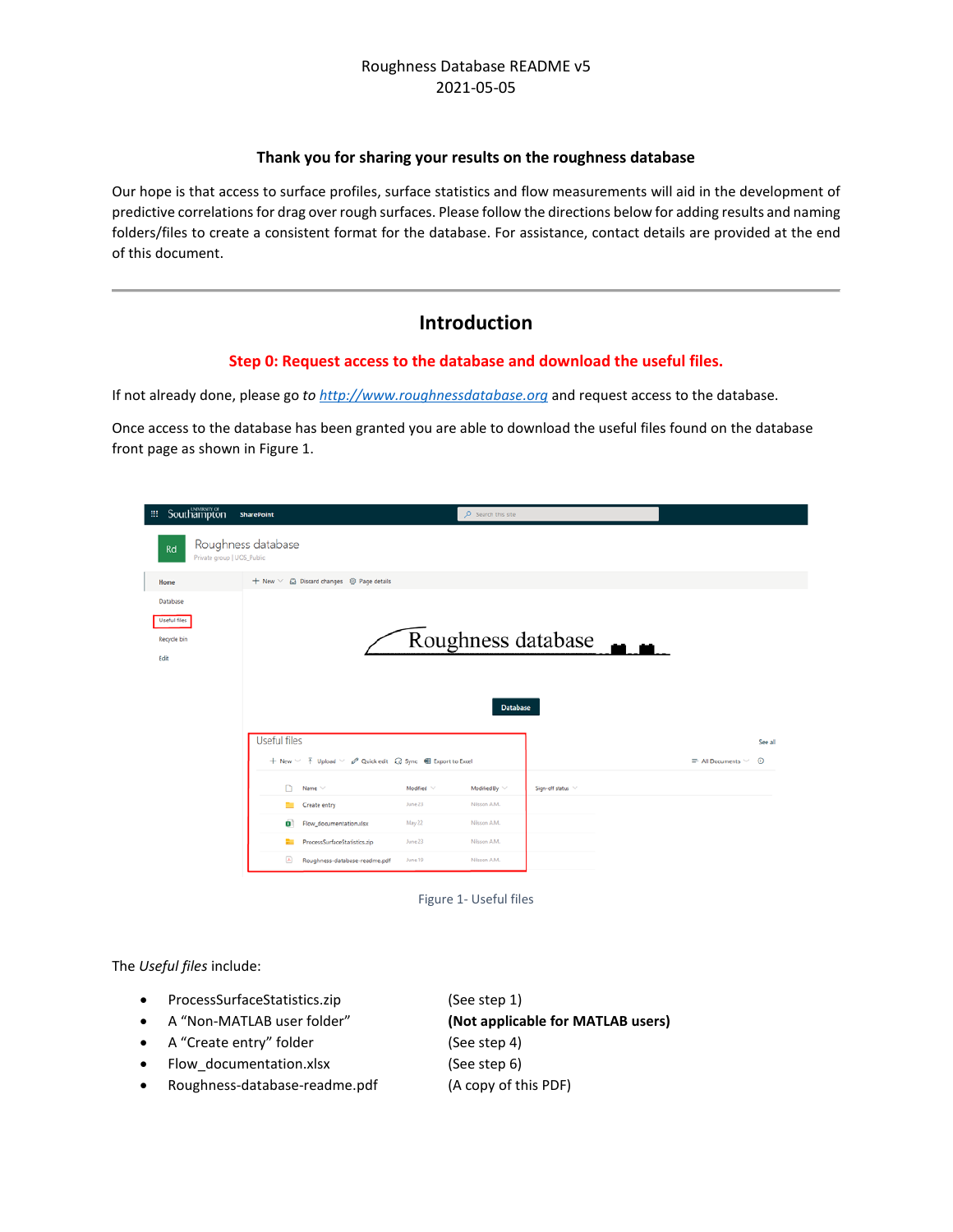# **Part 1: Preparing a dataset**

#### **Step 1: Unpack the** *ProcessSurfaceStatistics.zip* **archive**

Download and unzip the *ProcessSurfaceStatistics.zip* file in the same directory as your surface coordinate file(s). The archive contains a MATLAB script called *ProcessSurfaceStatistics.m* and two supporting text files, Profiler\_batch.txt and Questionnaire\_Batch.txt, used by the script.

*ProcessSurfaceStatistics.m* processes your surface information and outputs directories and new surface information files with the purpose of producing a uniform format across the database.

The script currently supports two types of surfaces: **1D line profiles** or **3D surface scans**. The script can handle input files in the following formats:

- MATLAB files (*\*.mat*)
- Excel files (*\*.xls* or *\*.xlsx*)
- ASCII files (*\*.csv*, or tab-delimited *\*.txt* or *\*.dat*)

**Please make sure that you provide surface coordinates in one of these file formats. More details on the input file requirements is provided in the comments at the beginning of the script file.**

After unpacking the zip-file your folder should look like in Figure 2, where *Scratch.xlsx* is a sample surface coordinate file.

| ProcessSurfaceStatistics.m | 05/06/2020 10:37 | MATLAB Code            | 22 KB . |
|----------------------------|------------------|------------------------|---------|
| ■ Profiler_Batch.txt       | 05/06/2020 10:37 | <b>Text Document</b>   | KB      |
| Questionnaire_Batch.txt    | 05/06/2020 10:37 | <b>Text Document</b>   | l KB    |
| <b>B</b> Scratch.xlsx      | 05/06/2020 10:38 | Microsoft Excel Worksh | 728 KB  |

Figure 2 - Folder with *ProcessSurfaceStatistics.m* script and surface data file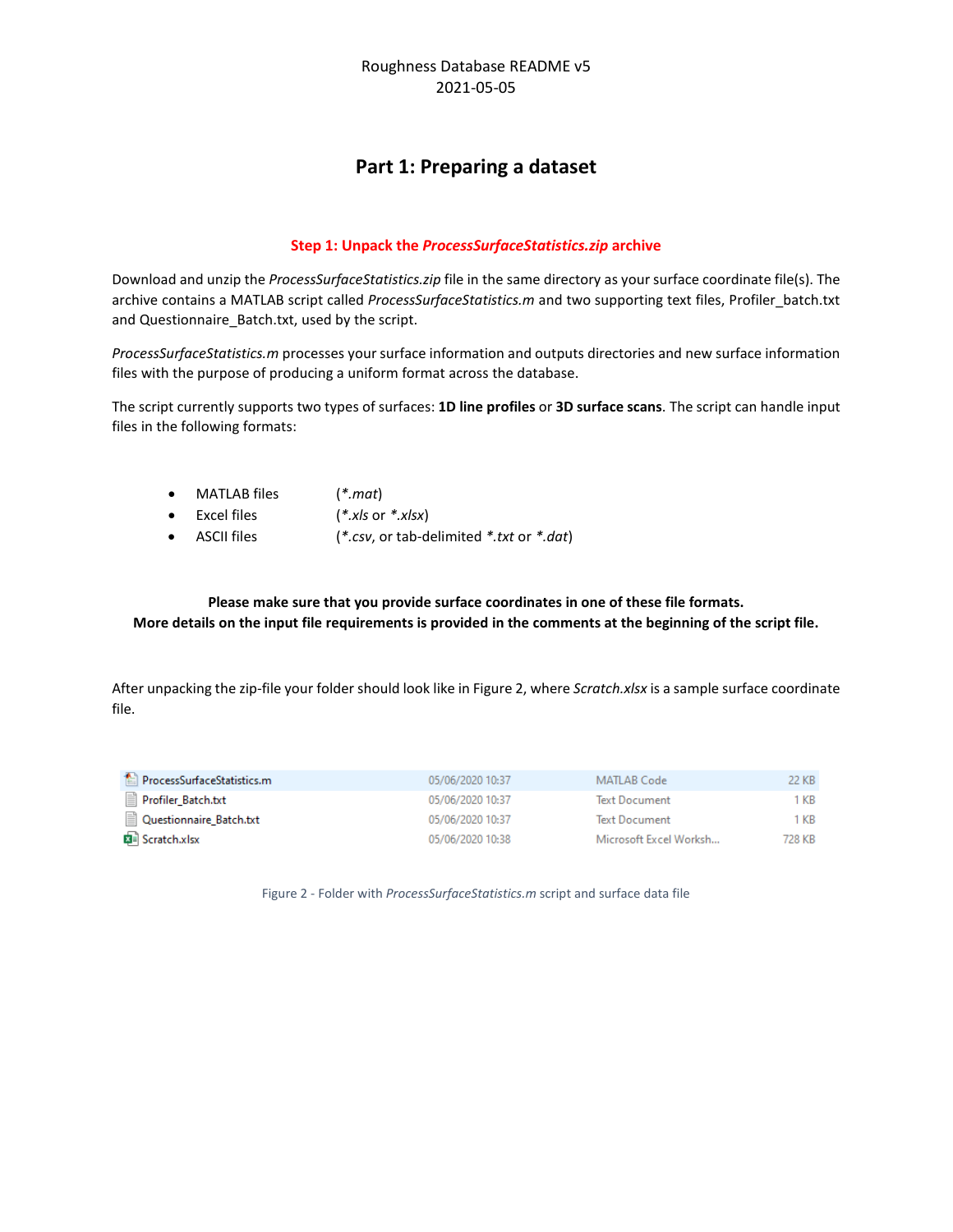#### **Step 2: Fill in Questionnaire\_Batch.txt**

Open *Questionnaire\_Batch.txt* and edit it to suit the surface you are going to upload to the database.

#### **Please use the following convention (an example is shown in Figure 3):**

1) **Hom** (homogeneous) or **Het** (heterogeneous) roughness

2) **Reg** (regular) or **Irreg** (irregular) arrangement (random or realistic surfaces would come under Irregular – even if the tiles have a regular arrangement)

- 3) **TBL** (turbulent boundary layers) or **Pipe** or **Channel**
- 4) **Exp** (experiments) or **Sim** (simulations)
- 5) **Descriptor** (one- or two-word descriptor for the surface)
- 6) **Author** last name (This should be name of the author who is depositing the dataset)
- 7) **Year** (This should be year of paper that was published or year when the dataset is deposited)
- 8) **Identifying name** of the surface
- 9) **DOI** of any relevant publication

#### **Save and close the file**



Figure 3 - Questionnaire\_Batch.txt example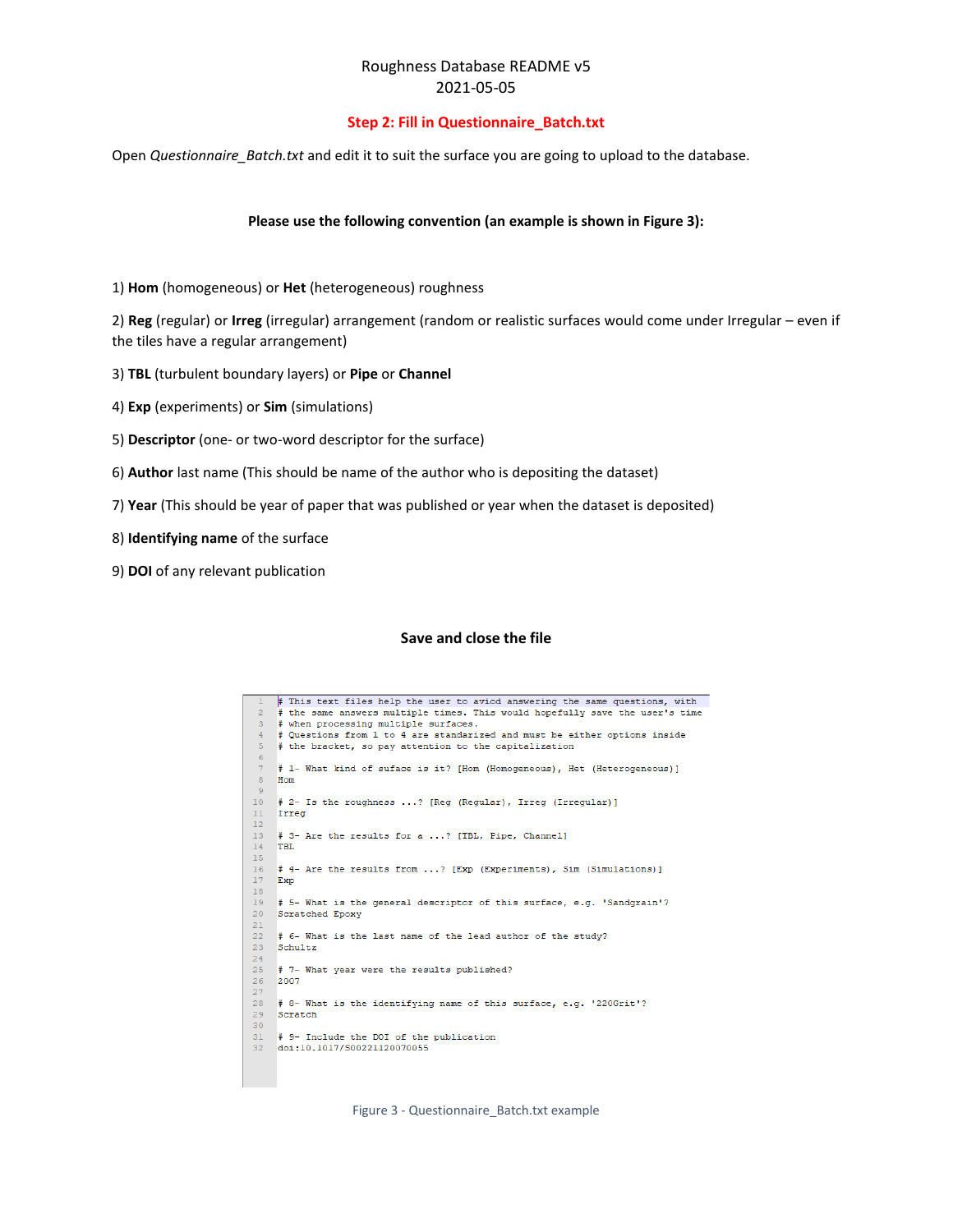## **Step 3: Run** *ProcessSurfaceStatistics.m*

Open *ProcessSurfaceStatistics.m* in MATLAB and run the script.

When it finishes, the directory where you run the script will now contain a new folder named based on the information you provided in the *Questionnaire\_Batch.txt* file. The general naming follows the naming convention:

**Issues running** *ProcessSurfaceStatistics.m*

If you have any problems running *ProcessSurfaceStatistics.m*, please visit

<https://github.com/jmbarrojr/SurfaceRoughnessStatistics>

for contact information and the latest version of the script.

*Roughness-type\_Arrangement\_Flow-type\_Data-type\_Descriptor\_Author\_Year*

And following the previous example,

**Example:** Hom**\_**Irreg**\_**TBL**\_**Exp**\_**Scratched Epoxy**\_**Schultz**\_**2007

Your folder should now look like in figure 4. The folder created contains three subfolders as shown in figure 5. The *Flow documentation* and *Papers* folders are currently empty but navigating into the *Surfaces* folder we find three data files generated by the script containing surface information and statistics, see figure 6.

| ᄉ<br>Name                                                          | Date modified    | Type                   | Size   |
|--------------------------------------------------------------------|------------------|------------------------|--------|
| Hom_Irreg_TBL_Exp_Scratched Epoxy_Schultz_2007_Sc 19/06/2020 16:05 |                  | File folder            |        |
| ProcessSurfaceStatistics.m                                         | 05/06/2020 10:37 | MATLAB Code            | 22 KB  |
| Profiler Batch.txt                                                 | 05/06/2020 10:37 | <b>Text Document</b>   | KB     |
| ■ Questionnaire_Batch.txt                                          | 05/06/2020 10:37 | <b>Text Document</b>   | 1 KB   |
| Scratch.xlsx                                                       | 05/06/2020 10:38 | Microsoft Excel Worksh | 728 KB |

Figure 4 - New folder created after running ProcessSurfaceStatistics.m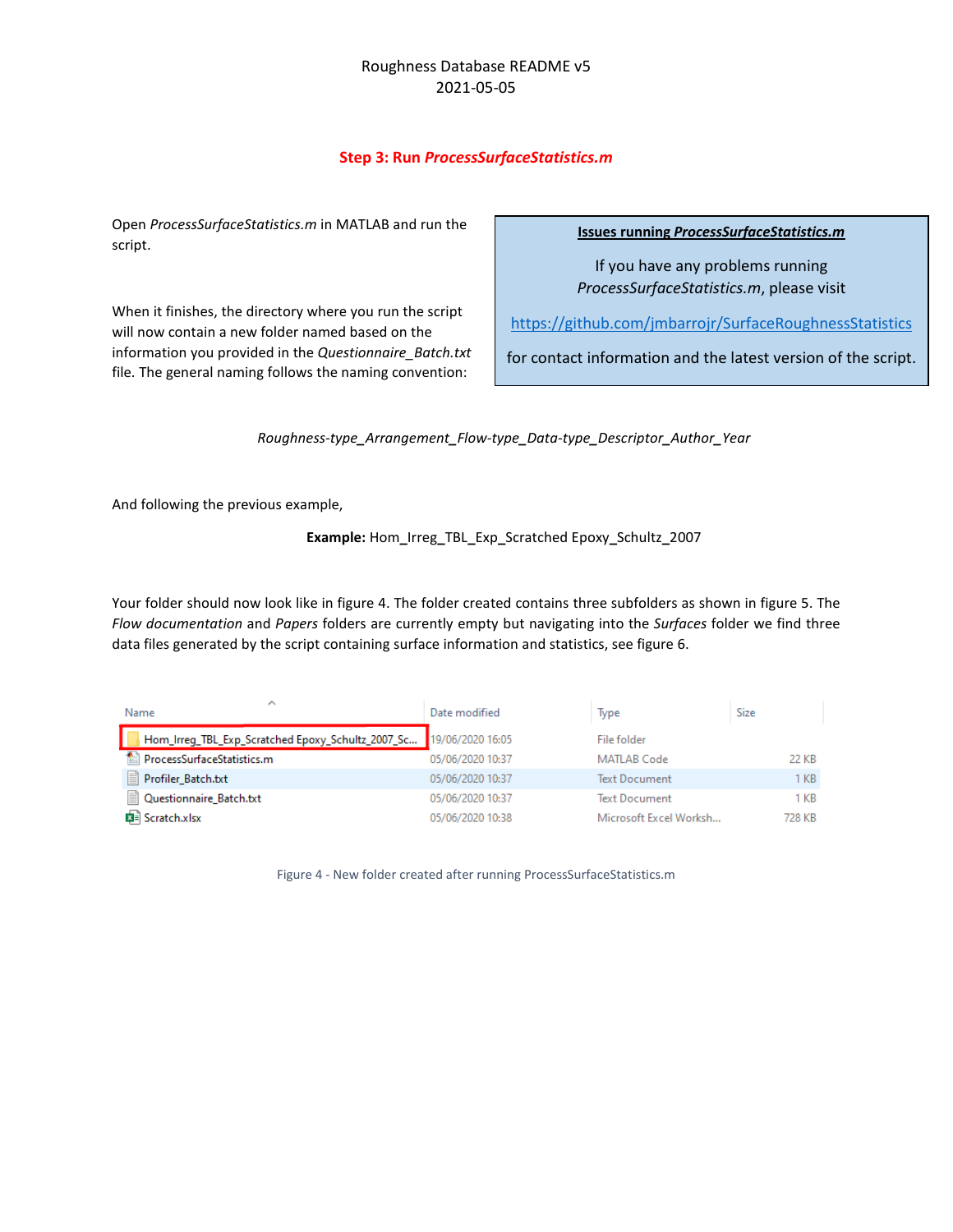| ㅅ<br>Name          | Date modified    | lype        | <b>Size</b> |
|--------------------|------------------|-------------|-------------|
| Flow documentation | 19/06/2020 15:00 | File folder |             |
| Paper              | 19/06/2020 15:00 | File folder |             |
| Surfaces           | 19/06/2020 16:05 | File folder |             |

#### Figure 5 - Sub-folders created by the script

| ́<br>Name                                                  | Date modified    | Type              | Size     |  |
|------------------------------------------------------------|------------------|-------------------|----------|--|
| SurfaceData_Schultz_2007_Scratchmat                        | 19/06/2020 15:00 | MATLAB Data       | 7,526 KB |  |
| SurfaceStatistics_Schultz_2007_Scratchmat 19/06/2020 15:00 |                  | MATLAB Data       | 1 KB     |  |
| SurfaceStatistics_Schultz_2007_Scratch.xlsx                | 19/06/2020 15:00 | Microsoft Excel W | 10 KB    |  |

Figure 6 - Contents of the *Surfaces* sub-folder

# **Part 2: Uploading datasets**

## **Step 4: Go to the database and create a database entry for each new rough surface that you may have.**

If your study considered multiple surfaces, then please create a new entry for each surface. This will allow end users to gain information for each surface easily and make the repository searchable and accessible easily.

A new entry is created by navigating to the *Useful files/Create entry* folder from the database front page.

Drag drop the folder created by *ProcessSurfaceStatistics.m* into the *Create entry* as shown in figure 7 and 8. Alternatively, you can click the "Upload  $\rightarrow$  Folder" button and navigate to the folder you want to upload.

**Please note that you can create several entries at the same time by uploading several folders.**

#### **Uploading without all data prepared**

**Folders can also be uploaded even if they do not contain all the data you want to share.** 

If you have any issues with the dataset preparation for example, you can upload the entry as it is (empty or partially populated) following the instructions below, and then add remaining files later.

**If you name folders manually** it is important to follow the naming convention

*Roughness-type\_Arrangement\_Flow-type\_Data-type\_Descriptor\_Author\_Year*

including the underscores (or the database entry will not be created).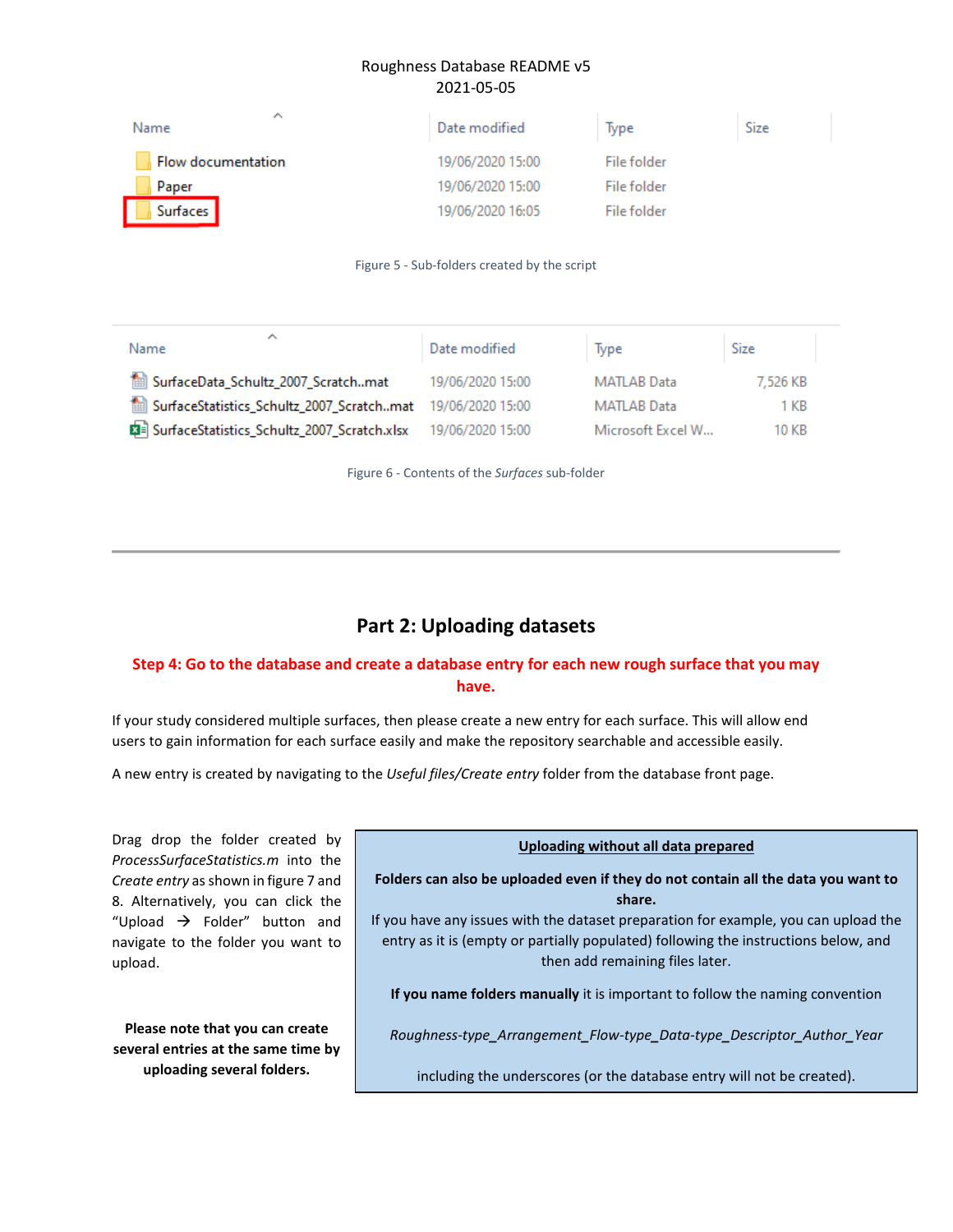An automatic SharePoint script running in the background will now create and tag your database entry. The script takes about a minute to run depending on the size of the surface scan files associated with your contribution. When the script finishes running the folder dropped into the *Create entry* folder is automatically deleted and an email is sent to you saying the entry has been created.

| $\mathcal{A}_1$<br>Name                                                                                                                                         | ::: Southampton                  | <b>SharePoint</b>           | $O$ Search this library                                                                                               | $\blacksquare$                                  |
|-----------------------------------------------------------------------------------------------------------------------------------------------------------------|----------------------------------|-----------------------------|-----------------------------------------------------------------------------------------------------------------------|-------------------------------------------------|
| Hom_Irreg_TBL_Exp_Scratched Epoxy_Schultz_2007_9<br>ProcessSurfaceStatistics.m<br>ProcessSurfaceStatistics.zip<br>Profiler_Batch.txt<br>Questionnaire_Batch.txt | Rd<br>Private group   UOS_Public | Roughness database          |                                                                                                                       |                                                 |
| <b>Q</b> Scratch.xlsx                                                                                                                                           | Home                             |                             | + New √ T Upload √ Ø Quick edit Let Share © Copy link C Sync ↓ Download B Export to Excel � Power Apps √ B Automate √ |                                                 |
|                                                                                                                                                                 | Database                         | Useful files > Create entry |                                                                                                                       |                                                 |
|                                                                                                                                                                 | <b>Useful files</b>              |                             |                                                                                                                       |                                                 |
|                                                                                                                                                                 | Shared with us                   | m.<br>Name ~                | Modified ~<br>Modified By $\vee$                                                                                      | Sign-off status $\vee$<br>$+$ Add column $\vee$ |
|                                                                                                                                                                 | Recycle bin                      |                             |                                                                                                                       |                                                 |
|                                                                                                                                                                 | Edit                             |                             | + Copy<br>Drag files here                                                                                             |                                                 |

Figure 7 - Drag-drop MATLAB output into *Create entry*

| 噩 | Southampton                      | <b>SharePoint</b><br>$\overline{Q}$ Search this library                                                                                                                                              |  |  |  |  |  |
|---|----------------------------------|------------------------------------------------------------------------------------------------------------------------------------------------------------------------------------------------------|--|--|--|--|--|
|   | Rd<br>Private group   UOS_Public | Roughness database                                                                                                                                                                                   |  |  |  |  |  |
|   | Home                             | + New $\vee$ $\bar{\uparrow}$ Upload $\vee$ $\varnothing$ Quick edit Le Share © Copy link $\Box$ Sync $\bot$ Download 咽 Export to Excel � Power Apps $\vee$ $\mathscr{B}_4$ Automate $\vee$ $\cdots$ |  |  |  |  |  |
|   | Database                         | Useful files $\geq$ Create entry                                                                                                                                                                     |  |  |  |  |  |
|   | <b>Useful files</b>              |                                                                                                                                                                                                      |  |  |  |  |  |
|   | Shared with us                   | Name $\vee$<br>Modified By $\vee$<br>Modified $\vee$<br>Sign-off status $\vee$<br>$+$ Add column $\vee$                                                                                              |  |  |  |  |  |
|   | Recycle bin                      | <sup>2</sup> Hom Irreq TBL Exp Scratched Epoxy Schult<br>A few seconds ago<br>Nilsson A.M.                                                                                                           |  |  |  |  |  |
|   | Edit                             |                                                                                                                                                                                                      |  |  |  |  |  |
|   |                                  |                                                                                                                                                                                                      |  |  |  |  |  |

Figure 8 - Folder dropped into *Create entry*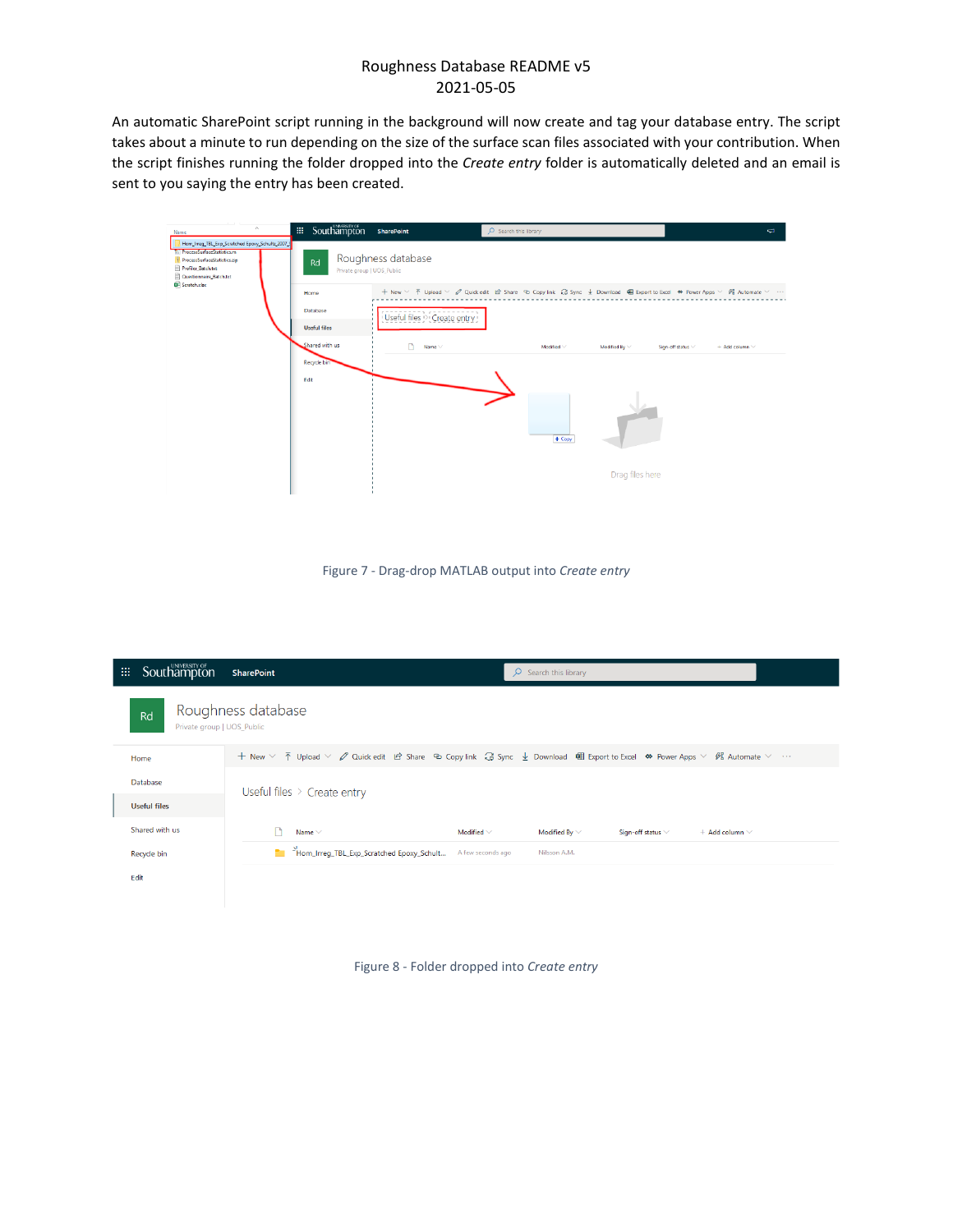Navigate to the *Database* where you will find your newly created entry with an identical name to the output folder from the *ProcessSurfaceStatistics.m*, see Figure 9.

| Southampton<br>曲<br><b>SharePoint</b> |                                                                                        | O Search this library |                |                           |             |                 |                       |  |
|---------------------------------------|----------------------------------------------------------------------------------------|-----------------------|----------------|---------------------------|-------------|-----------------|-----------------------|--|
| Rd<br>Private group   UOS_Public      | Roughness database                                                                     |                       |                |                           |             |                 |                       |  |
| Home                                  | + New ▽ 予 Upload ▽ 2 Quick edit Co Sync   Export to Excel & Power Apps ▽ P& Automate ▽ |                       |                |                           |             |                 |                       |  |
| Database                              | Database                                                                               |                       |                |                           |             |                 |                       |  |
| Useful files                          |                                                                                        |                       |                |                           |             |                 |                       |  |
| Shared with us                        | n<br>Name                                                                              | Roughness type        | Arrangement    | Flow type                 | Data source | Authors         | <b>SANTA</b><br>Year. |  |
| Recycle bin                           | B<br>Het_Reg_Channel_Sim_Scratched Epoxy_Ganapathisubramani                            | Heterogeneous         | <b>Regular</b> | Channel flow              | Simulations | Gampathoubramam | 2,011                 |  |
| Edit                                  | ß<br>Het_Reg_TBL_Exp_Spanwise-topography_Medjnoun_2020                                 | Heleidgeneurs         | Regular        | Turbulent boundary layers | Experiments | Medinouni       | 2,020                 |  |
|                                       | B<br>Hom_Irreg_Channel_Sim_Grit-blasted_Thakkar_2016                                   | Homogeneous           | Teregular.     | Channel flow              | Simulations | Thakkay         | 2,016                 |  |
|                                       | a<br>Hom_Irreg_TBL_Exp_Scratched Epoxy_Flack_2007                                      | Homogeneous           | frrequise      | Turbulent boundary layers | Experiments | <b>Flack</b>    | 2,007                 |  |
|                                       | "Hom_Irreg_TBL_Exp_Scratched Epoxy_Schultz_2007                                        | Homogeneous           | Imegular       | Turbulent boundary fayers | Experiments | Schultz         | 2,007                 |  |
|                                       | R<br>Hom_Reg_TBL_Exp_Sandgrain-plate_Nilsson_2020                                      | Homogeneout           | Regular        | Turbulent boundary layers | Experiments | Niáccon         | 2,020                 |  |

Figure 9 - Database entry created by automatic background script

Navigating into the entry we find the contents of the *ProcessSurfaceStatistics.m* output folder have been automatically populated inside the database entry.

| Rd                       | Roughness database<br>Private group   UOS_Public |                                                         |                                                                                                                                                                                                                                                                                                                                                                                                                                                                                         |             |           |             |          |                                                                                                                     | $\star$ Following<br>R 1 member |
|--------------------------|--------------------------------------------------|---------------------------------------------------------|-----------------------------------------------------------------------------------------------------------------------------------------------------------------------------------------------------------------------------------------------------------------------------------------------------------------------------------------------------------------------------------------------------------------------------------------------------------------------------------------|-------------|-----------|-------------|----------|---------------------------------------------------------------------------------------------------------------------|---------------------------------|
| Home                     |                                                  |                                                         | + New < T Upload < <i>D</i> Quick edit ist Share<br><br>Copy link <a> C Sync <br/> <br/> <math display="block">\frac{1}{2}</math> Download <br/> <br/> <br> <br> <br/> <br/> <br/> <br/> <br/> <br/> <br/> <br/> <br/> <br/> <br/> <br/> <br/> <br/> <br <="" td=""/><td></td><td></td><td></td><td></td><td><math display="block">\Rightarrow \text{ All Douments } \qquad \text{ }\nabla \quad \text{ }\text{ }\nabla \quad \text{ }\text{ }\nabla</math></td><td></td></br></br></a> |             |           |             |          | $\Rightarrow \text{ All Douments } \qquad \text{ }\nabla \quad \text{ }\text{ }\nabla \quad \text{ }\text{ }\nabla$ |                                 |
| Database                 |                                                  | Database > Hom_Reg_TBL_Exp_Sandgrain-plate_Nilsson_2020 |                                                                                                                                                                                                                                                                                                                                                                                                                                                                                         |             |           |             |          |                                                                                                                     |                                 |
| Useful files<br>Altinary |                                                  |                                                         |                                                                                                                                                                                                                                                                                                                                                                                                                                                                                         |             |           |             |          |                                                                                                                     |                                 |
| Shared with us           | Meme                                             |                                                         | Roughness type                                                                                                                                                                                                                                                                                                                                                                                                                                                                          | Arrangement | Flow type | Data source | Author - | Year -                                                                                                              | - Add column                    |
| Recycle bin              | Flow Documentation                               |                                                         |                                                                                                                                                                                                                                                                                                                                                                                                                                                                                         |             |           |             |          |                                                                                                                     |                                 |
| Edit                     | Papers                                           |                                                         |                                                                                                                                                                                                                                                                                                                                                                                                                                                                                         |             |           |             |          |                                                                                                                     |                                 |
|                          | <b>The Surface</b>                               |                                                         |                                                                                                                                                                                                                                                                                                                                                                                                                                                                                         |             |           |             |          |                                                                                                                     |                                 |
|                          |                                                  |                                                         |                                                                                                                                                                                                                                                                                                                                                                                                                                                                                         |             |           |             |          |                                                                                                                     |                                 |
|                          |                                                  |                                                         |                                                                                                                                                                                                                                                                                                                                                                                                                                                                                         |             |           |             |          |                                                                                                                     |                                 |
|                          |                                                  |                                                         |                                                                                                                                                                                                                                                                                                                                                                                                                                                                                         |             |           |             |          |                                                                                                                     |                                 |

Figure 10 - Database entry populated by *ProcessSurfaceStatistics*.m output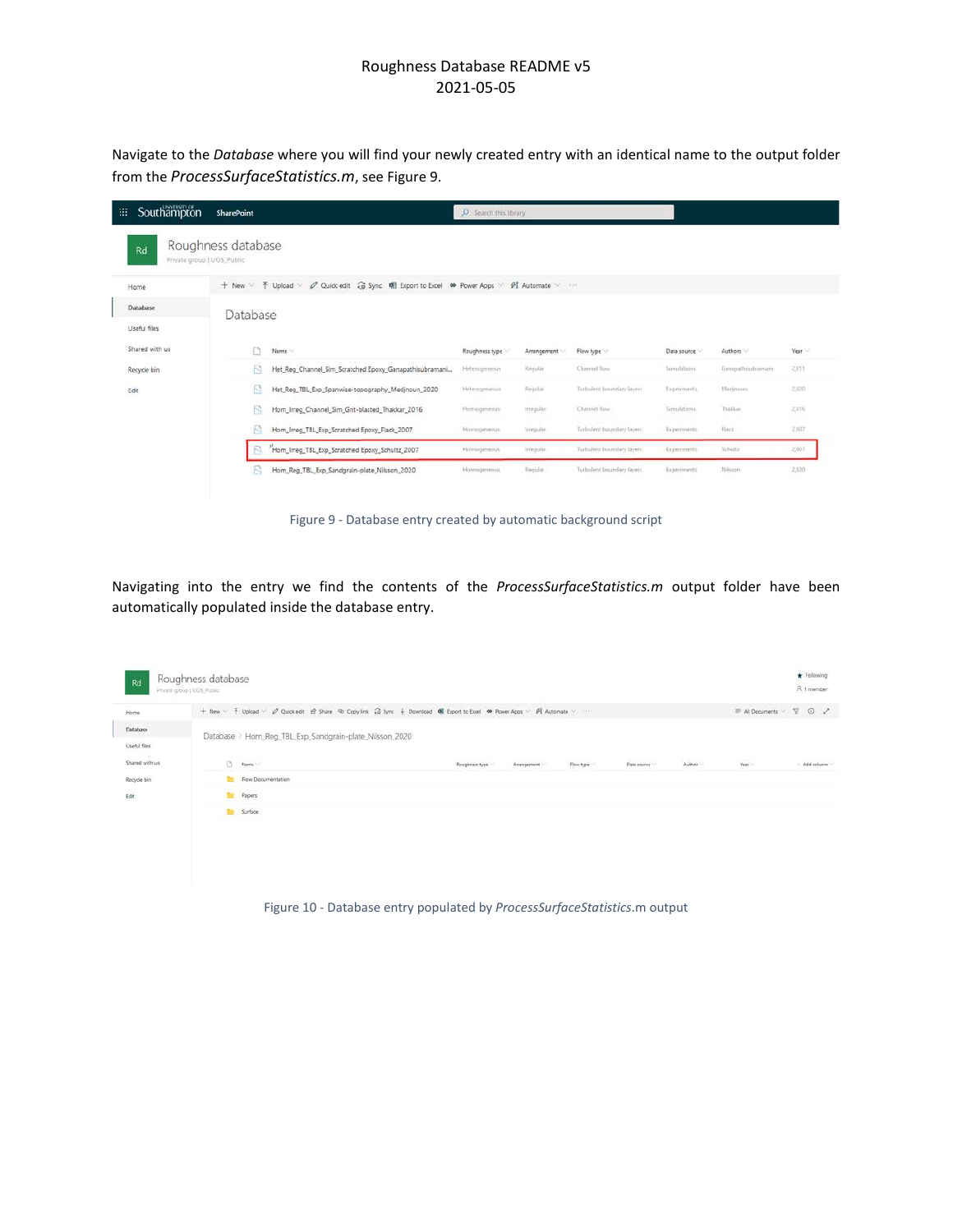## **Step 5: Create a References.txt file that has the references (All publications) that you want an enduser to cite if they use this dataset. It would be ideal to have the full reference including DOI.**

Upload or drag and drop this text file into the database entry. Also upload any relevant journal papers (subject to copyright permissions), conference papers, theses or reports related to the roughness you may want to share into the *Papers* folder.

## **Step 6: Create a file with flow documentation and upload to the** *Flow Documentation* **folder**

Upload a table of basic flow parameters. The table should contain as a minimum the information in the Excel template, *Flow\_documentation.xlsx*, provided in the *Useful files* folder on the database homepage. Additional flow parameters can be included as needed based on your specific case.

**A summary of how the database entry files and folders are organized is shown on the next page**

# Contact

Do you have questions, improvement suggestions or need help to prepare or upload your contribution? Please do not hesitate to contact [M.Nilsson@soton.ac.uk](mailto:M.Nilsson@soton.ac.uk) including [Roughness database] in the subject.